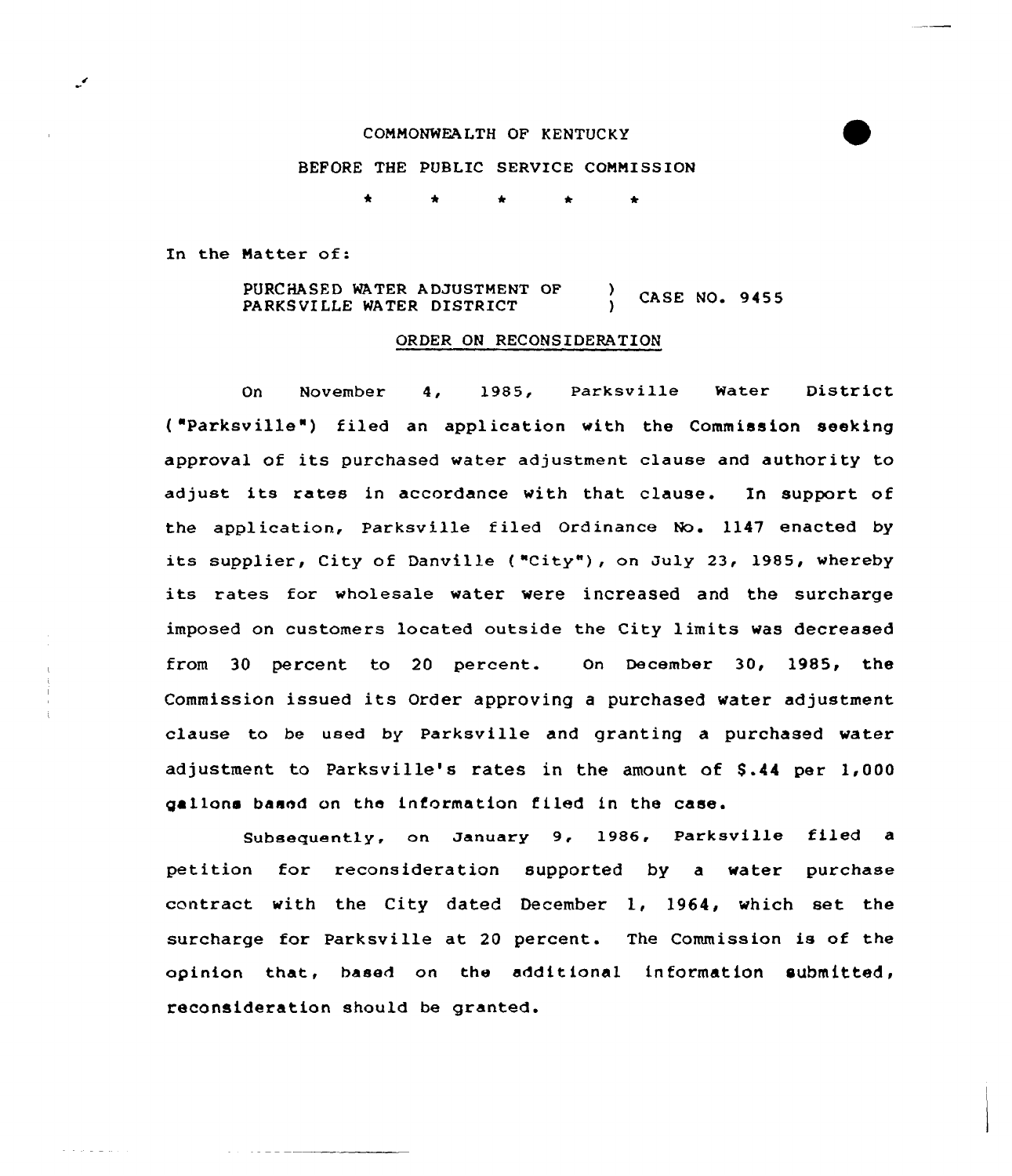In addition to the water purchase contract, telephone contact with the City by Commission staff shows that, although the surcharge to Parksville was increased to 30 percent in August of 1982, upon presentation of the contract by Parksville, the City reduced the surcharge to the specified 20 percent. Thus, during the 12-month period upon which the purchased water adjustment was based, the surcharge imposed on Parksville was 20 percent, and no change in the amount of the surcharge occurred when the wholesale rates were increased effective August 1, 1985.

The total allowable increase in purchased water cost based on this additional information is \$23,952, resulting in a purchased water adjustment of \$.53 per 1,000 gallons.

In the course of past case filings and conferences with the Commission and its staff, Parksville has been strongly cautioned that its records should be kept in accordance with the Uniform System of Accounts and that all filings with the Commission should be complete and accurate. Parksville was aware of the existence of the water purchase contract and the occurrences connected thereto which very directly bear on the establishment of rates to be charged its customers. The Commission is of the opinion that because of Parksville's failure to file complete and accurate information in spite of past admonitions, it should not now be allowed to back bill its customers the difference in the purchased water adjustment granted by the Commission's December 30, 1985, Order and the revised adjustment granted herein resulting from Parksville's negligence. Further, the Commission again cautions Parksville that its records must be maintained in an acceptable

 $-2-$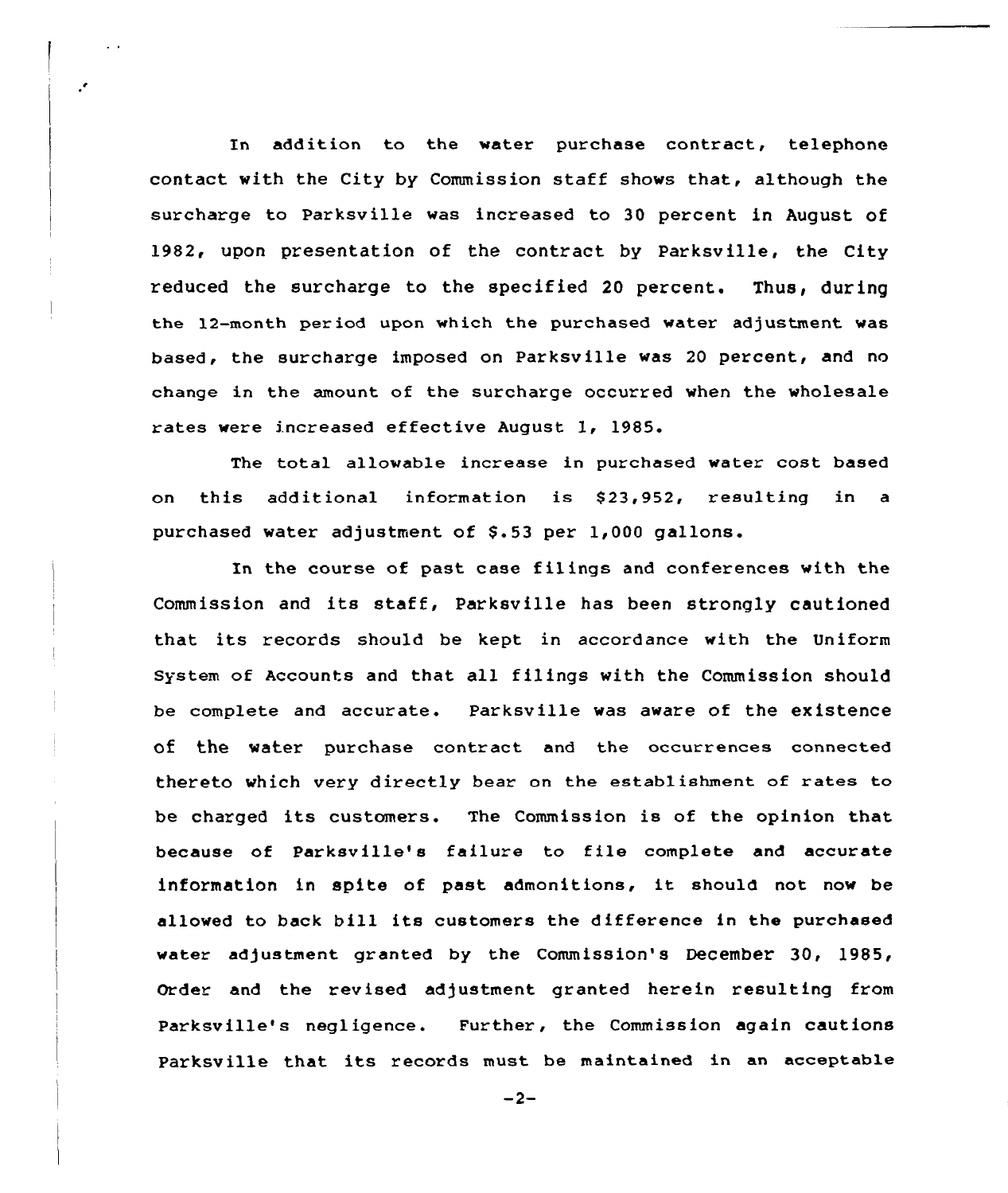manner and that all filings with the Commission must be supported by complete and accurate information.

The Commission, having reviewed the evidence of record and being advised, is of the opinion and finds that:

l. Based on the additional information filed by Parksville, the petition for reconsideration should be granted.

2. The surcharge imposed on Parksv ille by the City dur ing the 12-month period upon which the purchased water adjustment is based was 20 percent.

3. There was no change in the surcharge amount at the time the City's rates were increased.

4. The total allowable increase in purchased water costs is \$23,952, resulting in a purchased water adjustment of \$.53 per  $1,000$  gallons.

5. The purchased water adjustment in the amount of 8.53 per 1,000 gallons and the rates in Appendix <sup>A</sup> to this Order are fair, just and reasonable and should be approved.

S. Parksvi)le should not be allowed to back bill its customers for the difference resulting from the purchased water adjustment granted by the Commission's December 30, 1985, Order and the purchased water adjustment granted herein.

7. The Commission's Order of December 30, 1985, except as specifically amended herein, should be affirmed.

IT IS THEREFORE ORDERED THAT:

1. Parksville's petition for reconsideration be and it hereby is granted.

 $-3-$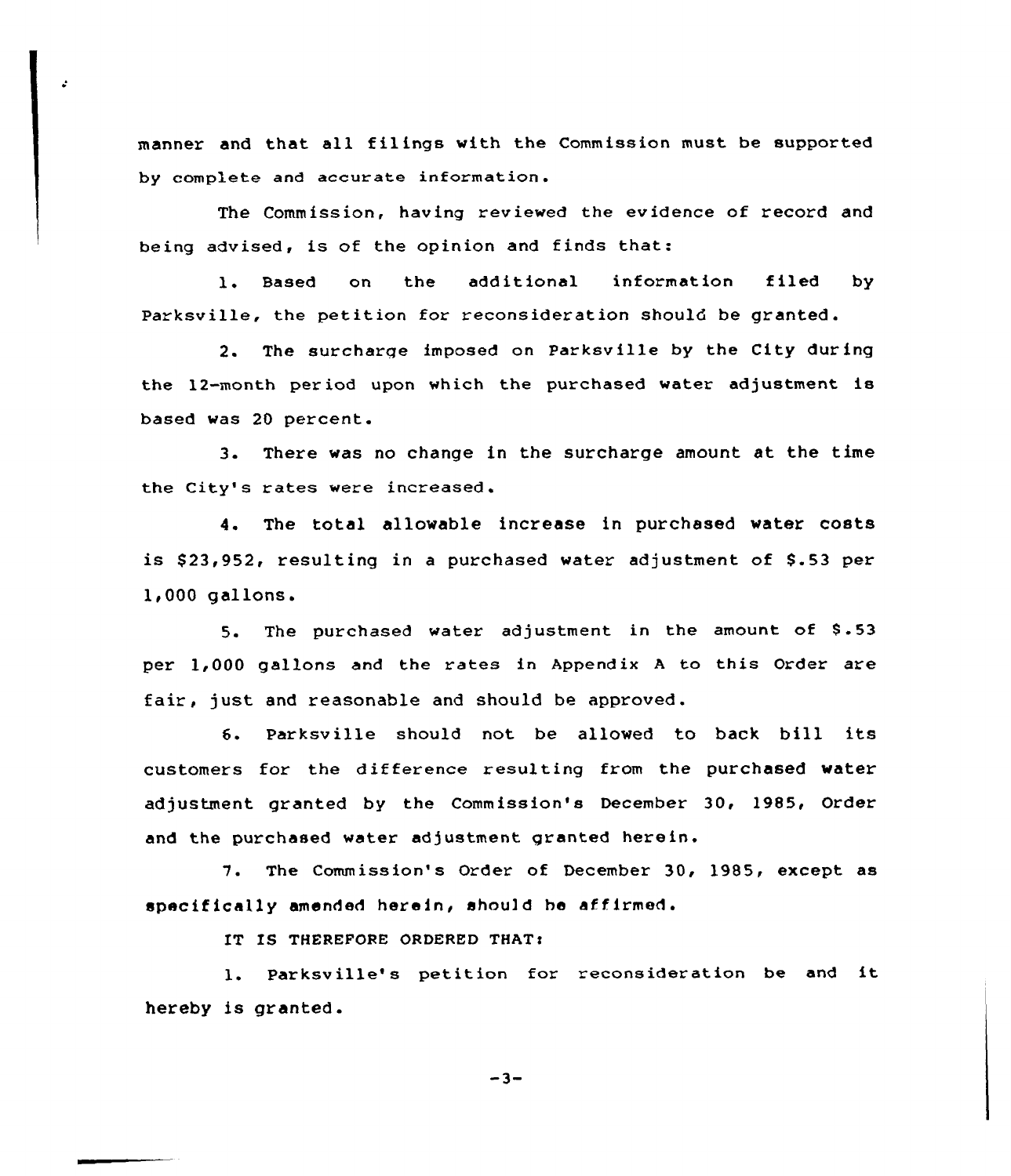2. The purchased water adjustment in the amount of \$.53 per 1,000 gallons and the rates in Appendix A to this Order be and they hereby are approved effective for services rendered on and after the date of this Order.

3. Parksville shall not back bill its customers for any differences resulting from the purchased water adjustment granted by the Commission's Order of December 30, 1985, and the purchased water adjustment granted herein.

4. Within 30 days of the date of this Order, Parksville shall file its revised tariff sheets setting forth the rates approved herein.

5. The Commission's Order of December 30, 1985, except as specifically amended herein, be and it hereby is affirmed.

> Done at Frankfort, Kentucky, this 21st day of January, 1986. PUBLIC SERVICE COMMISSION

Chairm

ssioner

ATTEST:

**Secretary**